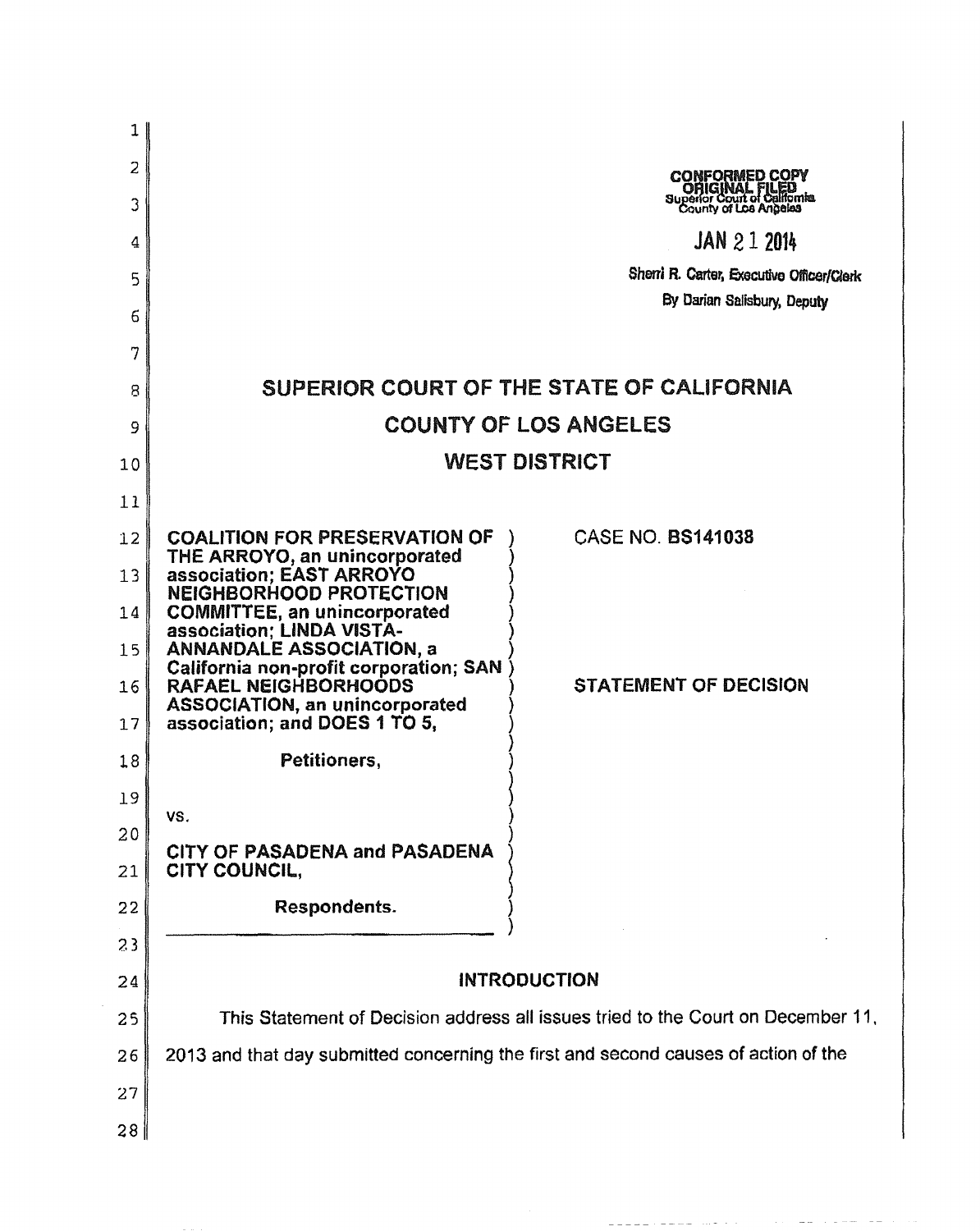1 Petition for Writ of Mandamus, filed January 3, 2013.<sup>1</sup>

2 An EIR<sup>2</sup> is a document of accountability. It must be certified — or rejected — by 3 public officials, such as the elected members of the City Council of the City of Pasadena  $4 \parallel$  who adopted the EIR now challenged in this case. If the requirements of CEQA<sup>3</sup> are 5 scrupulously followed, the public will know the bases upon which these elected 6 representatives of the people of the community either approved or rejected an  $7$  environmentally significant action  $-$  and the public, being duly informed, can respond 8 accordingly to any actions taken with which the community disagrees.

9 The EIR process protects not only the environment but also informed self-10 government.

11 When an EIR is challenged by litigation such as that now before this court, 12 statutes limit the court's power of review. The scope of the court's inquiry is whether 13 there was an abuse of discretion which was prejudicial. Abuse of discretion would be 14 established here if the Pasadena City Council did not proceed in the manner required by 15 law, or if the City Council's determination were not supported by substantial evidence.

16 This standard of review means that the court reviewing the EIR and the actions 17 taken in adopting it does not substitute its judgment for that of the elected city officials.  $18$  Nor does the court "pass upon the correctness of the EIR's environmental conclusions, 19 but only upon its sufficiency as an informative document." These limits on any court's 20 scope of review are long-standing. E.g., Laurel Heights Improvement Assn. v. Regents 21 | of University of California (1988) 47 Cal.3d 376, 392.

- ?? Thus, this Court is not a super-legislature with complete power to reverse actions
- 23

1

27  $2$  Environmental impact report.

 $28$   $\frac{1}{2}$  California Environmental Quality Act.

<sup>24</sup>  25 26 This Statement of Decision is issued pursuant to Public Resources Code section 21005( c) and not Code of Civil Procedure section 632. Therefore the process set out in section 632 and in Rule 3.1590, California Rules of Court do not apply. City of Carmel by the Sea v. Board of Supervisors (1986) 183 Cal.App.3d 229, 237.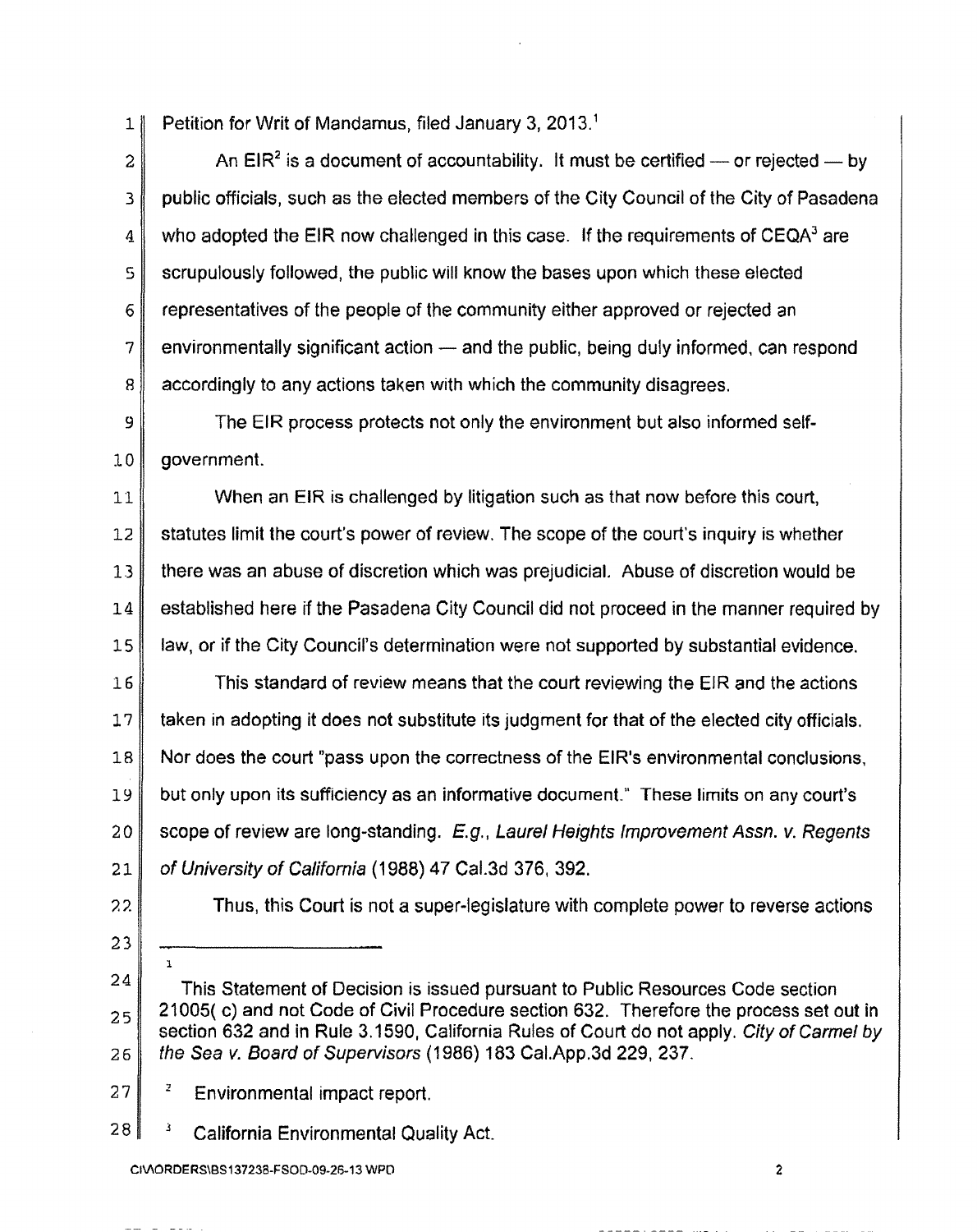1 taken by the City Council in this case. Rather, this Court's review of the actions of the 2 | local elected officials is limited in scope to whether those actions constituted a prejudicial 3 abuse of discretion. That limited review is based on the record of the proceedings that 4 culminated in the City Council's action approving this EIR and related documents as that  $5$  record is presented by the parties.

# 6  $\parallel$  icon

 $7$  "America's Stadium," the Rose Bowl, was constructed in 1922, and is a National 8 Historic Landmark. It has been the home to storied New Year's Day football games 9 since 1923. In recent years it has been the home football field for UCLA, one of the 10 nation's great public universities, as well as the site of five NFL Super Bowl games, three 11 BCS National College Football Championship games, several large music events, and of 12 an Olympic soccer match. It is located in a spectacular physical setting, on the floor of 13 the Arroyo Seco  $-$  a location that is also a source of objections to the plan to also serve 14 for up to five years as the site for as many as 13 professional football games each year. 15 Petitioners point also to the circumstance that America's Stadium is not isolated. 16 The adjacent area is the site of a golf course with its own historic building, a public 17 swimming pool, and extensive parkland, all of which attract recreational users, most 18 frequently on weekends. Petitioners also point out that access to these recreational 1.9 sites is only available over two lane, tree-lined streets which wind through residential  $20$  areas.<sup>4</sup>  $21$  ANALYSIS OF THE EIR<sup>5</sup>

22 **Petitioners contend that this bucolic setting will be shattered by the plan to allow** 23 up to 13 NFL games to be played in the Rose Bowl for up to 5 years, with as many as 11

- 24
- 2S 26 The exterior of the Rose Bowl also serves as the site of a frequent swap meet. The road that encircles the floor of the arroyo also apparently is frequented by joggers and cyclists, both on a regular basis, and particularly on week ends.
- 27

s

 $\Lambda$ 

28 The following represents resolution of the issues presented; if any issue is not specifically address, it was nevertheless considered and found to be without merit.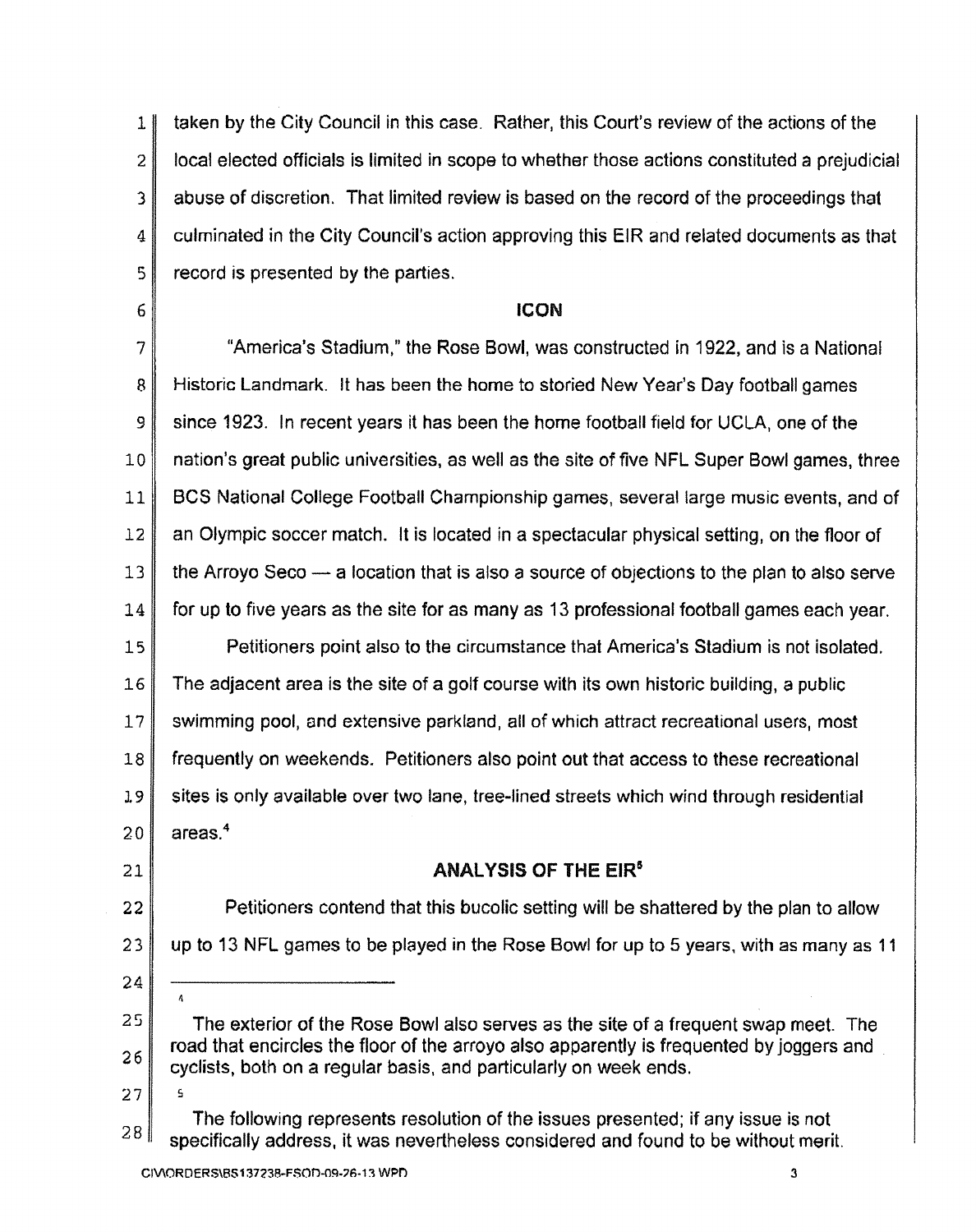1 such games to be scheduled on week ends (apparently on Sundays) (and with two NFL  $2 \parallel$  games potentially played on week days). As discussed at trial, it is reasonable to infer 3 from the NFL schedule that all games would be played between August and December, 4 with the result that there could be a football game, whether college or professional.  $5$  virtually each week end on most week ends for 5 months of each year.<sup>6</sup> Alternatively, 6 there might be two games each week end (a college game on Saturday and an NFL  $7$  game on Sunday), "freeing" the area entirely for other activities on those weekends 8 when there were neither a college nor an NFL game. However the schedule might work 9 out, there is a potential for at least doubling of the football events (setting aside the 10 unsubstantiated contention that the NFL events are more "intense" for any number of  $11$  reasons).<sup>7</sup> 12 The Plan - definition of the project 13 Petitioners contend that the "project" (a defined term under CEQA) was not 14 properly defined, including that it has been segmented impermissibly, both with the 15 result that respondents have not proceeded in the manner required by law. In making  $16$  these arguments, petitioners contend in particular that key elements  $-$  "reasonably" 17 18 19 20 21 22 23 24 25 26 27 28 6 The college football schedule is not in the record, but it may be inferred that most of the 12 such events that have been permitted since UCLA made the Rose Bowl its home have been its home games. Assuming that there are 8 UCLA home games each fall season (the record suggest a lesser number) and there would also be 10 NFL games played in the Rose Bowl in each of the five potential NFL seasons, there is the potential for such uses of this venue in each of 18 weeks of the approximately 20 weeks from August to December in each of 5 years. The "nature" of the "NFL fan" (his or her energy level and degree of adherence to "acceptable social norms") was suggested in anecdotal oral and written comments made by objectors during the hearings held on the draft EIR, and was a lively subject of argument at trial, but there is little in the record to support the characterizations suggested by petitioners. However sociologically intriguing the argument, a court cannot infer the characteristics of a typical  $-$  or stereotypical  $-$  NFL fan; nor can a court merely surmise the impact an aggregate of such fans may have on a particular project. The "urban legend" of the "typical professional football" fan remains just that for lack of any substantial evidence to support petitioners' contentions in this regard.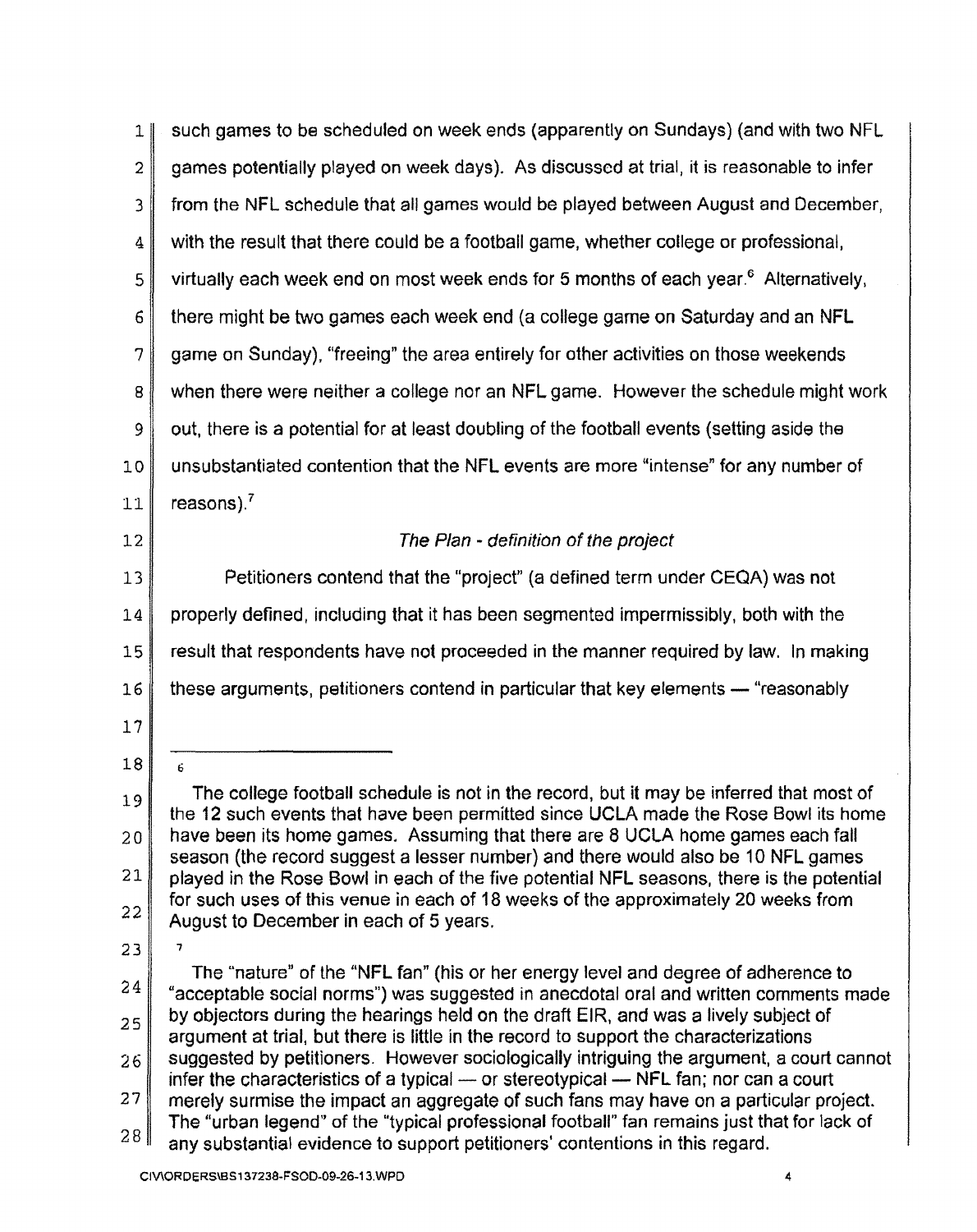$1 \parallel$  foreseeable activities" — have been omitted; these being "the content of a prospective 2 lease agreement, franchise commitment, and financing...;" and that all of these aspects 3 of the ultimate transaction must be part of the EIR analysis to assess the project's costs 4 and benefits and reach the reasoned conclusion required by CEQA (Petitioners' 5 Opening Memorandum [hereafter O.M.], 11:18-25).

6 As respondents point out, "Choosing the precise time for CEQA compliance 7 involved balancing of competing factors. EIRs ... should be prepared as early as feasible 8 in the planning process to enable environmental consideration to influence project 9 program and design and yet late enough to proviae meaningful information for 10 environmental assessment." Respondents' Memorandum [hereafter Resp. M.], 8:1-7, 11 citing 14 Cal. Code. Regs. sec. 15004(b).

12 In this case, respondents did arrive at a balance that is both practical and 13 sufficient. Save Tara v. City of West Hollywood (2008) 45 Cal.4th 116. As respondents 14 argue: "... had the City waited to conduct an environmental review of the Project until  $15$  after entering into a lease with an NFL team, the City inevitable would have been 16 accused of pre-committing to [the project]." Resp. M. 8:14-18; Cedar Fair. L.P. v. City of 17 Santa Clara (2011) 194 Cal.App. 4th 1150. Instead, respondents have avoided pre-18 commitment while adequately defining the scope of the project. While Cedar Fair may 19 represent the extreme situation, as there the appellate court found no "pre-commitment" :2 0 notwithstanding that a terms sheet for that development had been negotiated, here the 21 project is sufficiently specific for environmental analysis yet not so specific that a charge 22 of precommitment could validly be sustained. Petitioners' contention in this regard thus 23 falls far short of its goal.<sup>8</sup>

24 **Petitioners also contend that respondents' definition of the project is impermissibly** 25 segmented. Segmentation or "piecemealing" involves "chopping a large project into

26

*R* 

Respondents point out that "City has expressly acknowledged that, if necessary, it will  $27$ conduct further environmental review in accordance with CEQA prior to entering into a 28 lease with the NFL...." AR 2393; Resp. M., 14:13-22.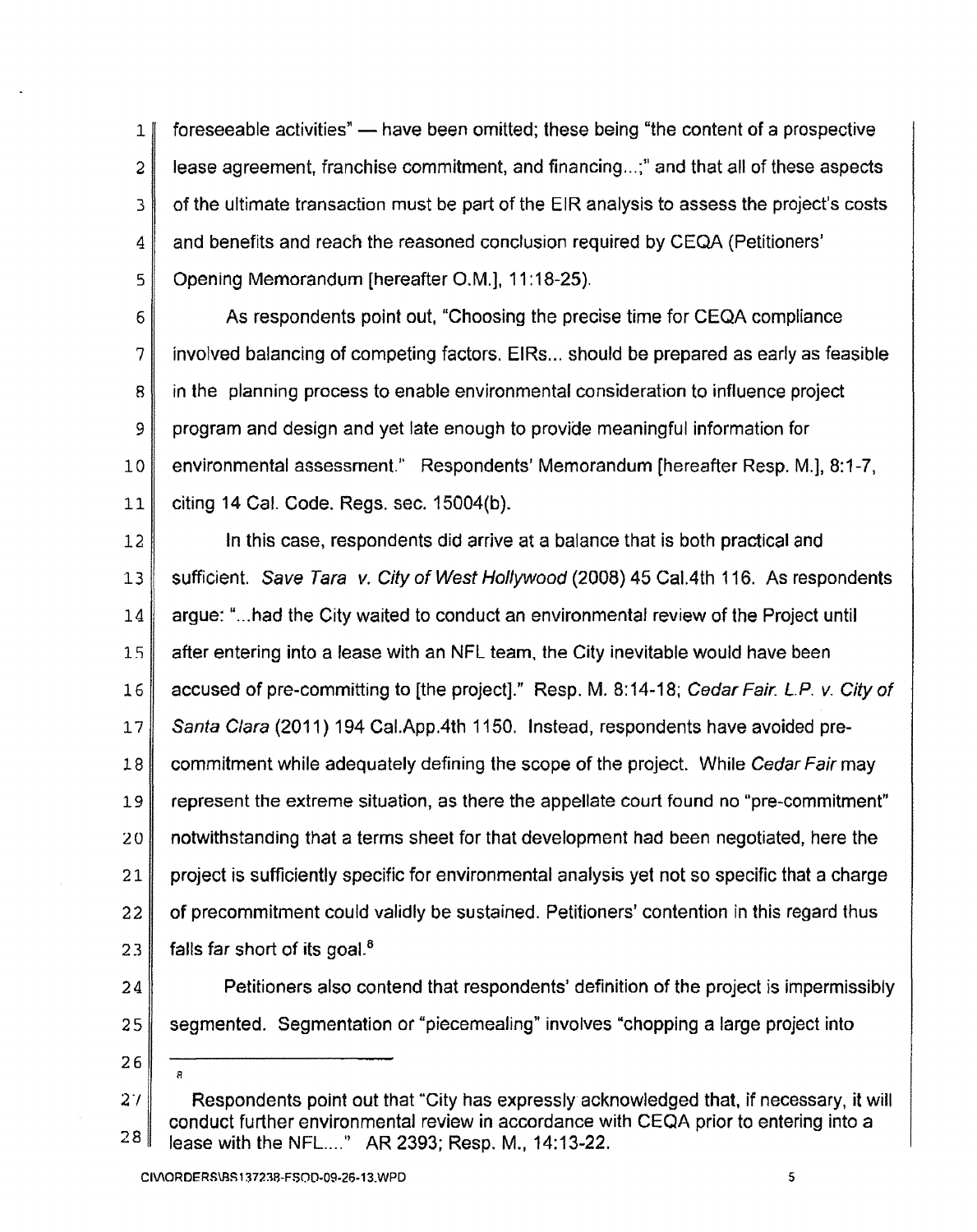1 many little ones" with the result that environmental considerations become submerged 2 and insufficient. E.g., Burbank-Glendale Pasadena Airport Authority v. Hensler (1991) 3 233 CaLApp.3d 557,529. Leaving out key elements makes the analysis done without 4 them environmentally unsound.

5 But that is not what has occurred in this case. Respondents have considered the 6 appropriate elements of the proposed increased use of the Rose Bowl and its impact on 7 the area. The details which petitioners claim are omitted are contract terms that 8 constitute the precise financial details of the particular franchise agreement and lease. 9 A proper EIR does not require the agency to guess which NFL team will be relocating on 10 an interim basis to America's Stadium (or might be granted a new franchise to locate 11 there while Farmer's Field is constructed). As respondents point out, they did analyze  $12$  "the potential effects of the whole of the action - the reasonably foreseeable 13 consequences of hosting NFL games at the Rose Bowl." Resp. M. 9:16-18. Further, 14 "[r]equiring the City to speculate ... would be rife with uncertainty, and would 15 impermissibly require the City to engage in sheer speculation and guesswork-16 precisely what the California Supreme Court has held is not a requirement of CEQA." 17 (Resp. M., 10:16-22, citing Laurel Heights Improvement Assn. v. Regents of University 18 of California [1988] 47 Cal.3d 376, 395.) Identification of the end-user is not a 19 requirement of CEQA review. Maintain Our Desert Environment v. Town of Apple Valley 20  $\parallel$  (2004) 124 Cal.App.4th 430, 443.<sup>9</sup> Here, respondents have correctly analyzed the 21 situation, summarized in the following extract of the text of the EIR: 22 **The EIR has not included any details regarding impacts caused by specific NFL**  $23$  teams and/or their requirements because the City is not aware of any evidence 24 suggesting that any particular NFL team would cause environmental impacts that 25 are more significant than the impacts caused by any other team. Given that the 26

27

 $\Omega$ 

<sup>28</sup>  The Court does take judicial notice that there is no NFL team now located in the greater Los Angeles area.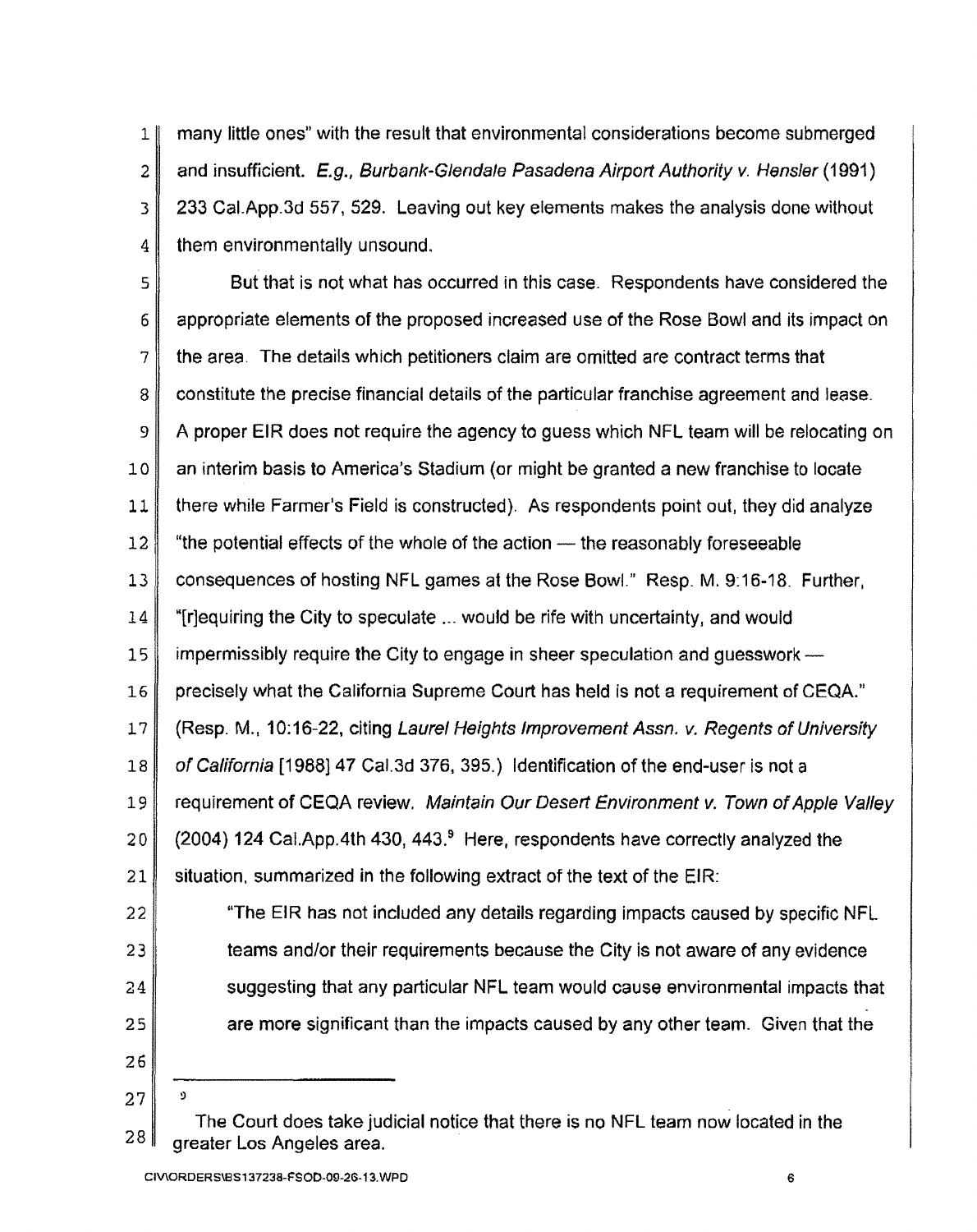1 City does not know which NFL team will be using the Rose Bowl and given that 2 the City is not aware of any evidence suggesting that any team would cause 3 environmental impacts that are different than any other team, identification of a 4 specific team that would play in the Rose Bowl is unnecessary."  $(AR 2993)^{10}$ 5 S 6 Petitioners contend that the essential components of a proper EIR (impacts on 7 cultural resources, historical resources, recreation and aesthetics. air quality, and public 8 services were incorrectly or insufficiently analyzed. These issues are analyzed in the 9 following paragraphs. 10 | Cultural resources 11 As respondents argue, no aspect of the project would cause any substantial 12 adverse change in or to the Rose Bowl stadium itself, or in the Pasadena Arroyo Parks 13 and Recreation District, or in the three adjacent residential historical districts. General 14 wear and tear that may result from regular use of a resource (particularly one designed 15 specifically for the use to which it would be put) is not a substantial adverse change 16 under CEQA. All of the structures are built of sturdy materials, such as the reinforced 17 concrete of the Rose Bowl itself. To the extent surfaces such as asphalt will need 18 repair, respondents have committed to doing so. Petitioners are justifiably concerned 19 about trash pick up after events, and use that as an example that respondents' credibility 20 is in doubt, but. on this record there is insufficient basis to void the EIR for any delays in 21 such activities as were noted by various members of the public who complained that  $22$  trash pick up after college games was not completed within the 24 hour time limit which 23 the City has in place. (And the argument that NFL fans are more prone to be 24 disrespectful of their surroundings is not supported by any substantial evidence in the 25  $26$ <sup>10</sup>

27 28 Petitioners also argue that respondents did not analyze the "whole of the action" that they approved the ordinance amendment without first analyzing the details of the contract with the NFL. thus "violating" Save Tara, supra. (O.M., 15:26-16:18) For reasons discussed in the text above that argument lacks merit.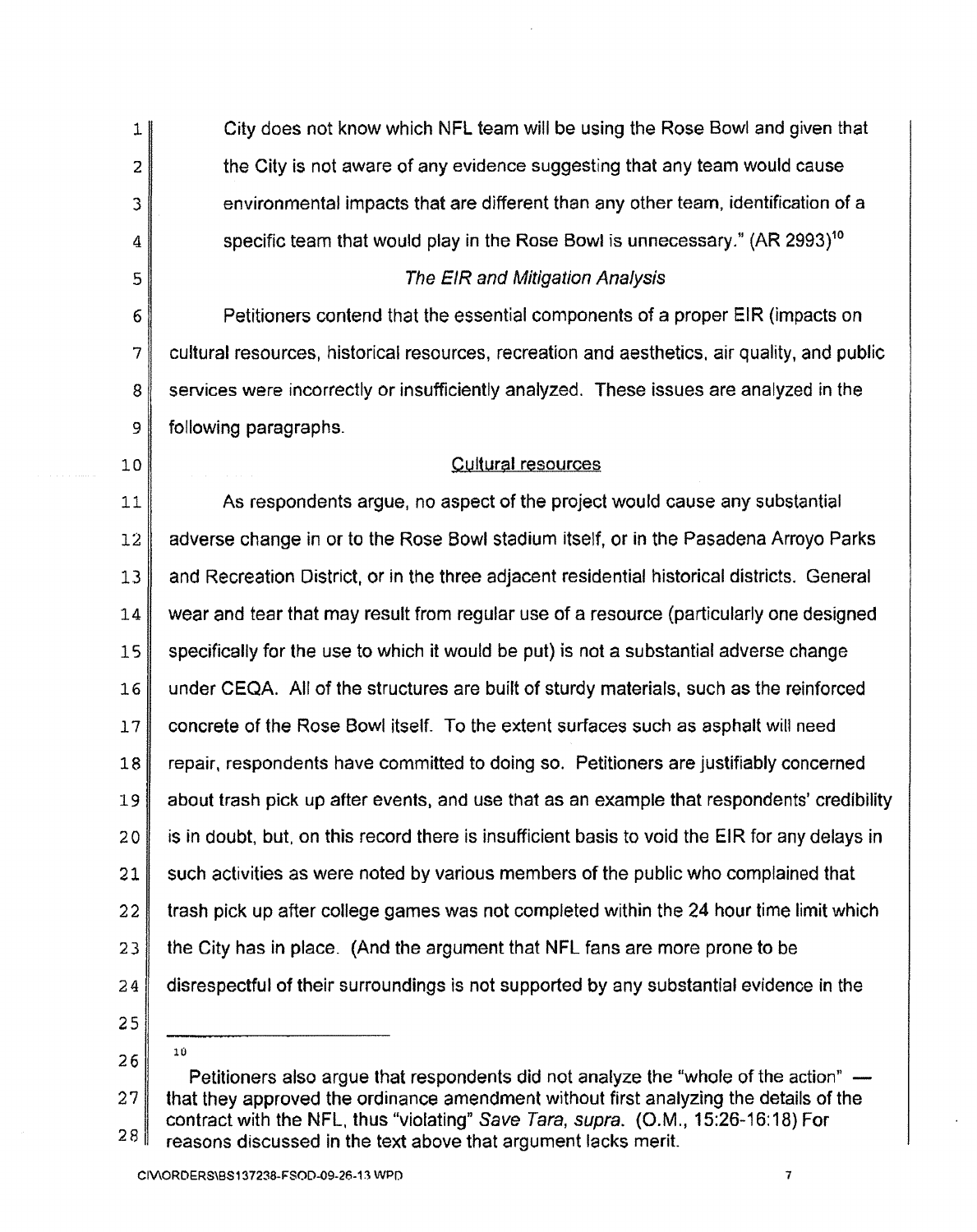1 record; nor is that claim a proper basis for judicial notice).

2 Residents also complained that the golf course is not fully restored to its pre-event  $3 \parallel$  status after being used for parking of vehicles in connection with athletic events. Yet, it 4 appears that the complaint is as to the fairways only and not to the tees or greens. This 5 contention was not supported by citation to evidence in the record and, if it is assumed 6 the issue is limited to ruts in the fairways, petitioners have not carried their burden on  $7$  this point.

8 The Cultural Resources discussion of the draft EIR concluded that the Project did 9 not meet the threshold for concern articulated in the Guidelines; this was supplemented 10 and confirmed by the Cultural Resources Consultation. Petitioners' arguments to the 11 contrary are not supported by sufficient substantial evidence to warrant a finding that 12 these resources would be materially impaired. Guidelines section 15064.5(b)(1); 13 Masonite Corp. v. County of Mendocino (2013) 218 Cal.App.4th 230, 238 [whether 14 mitigation is feasible is subject to substantial evidence standard].

#### 15 Historical resources

16 As respondents point out, the Rose Bowl was constructed for the express  $17$  purpose of hosting football games and has - historically - done exactly that. They 18 further point out that it and the nearby other historically designated sites will not be 19 adversely affected by this potential increased use. Petitioners' argument that these 20 resources would be degraded by the additional use proposed is not supported by any  $21$  substantial evidence in the record. For example, the concern that use of the picnic ?,? areas adjacent to the Brookside Golf Course might cause deterioration of those 23 structures is not supported by any evidence. (AR 628-630). This is particularly telling as  $24$  the same area is available at present for the same function in connection with college 25 | football games.

26 There is nothing in the record to support petitioners' contention of inadequate 27 consideration of potential degradation of historic resources.

28

8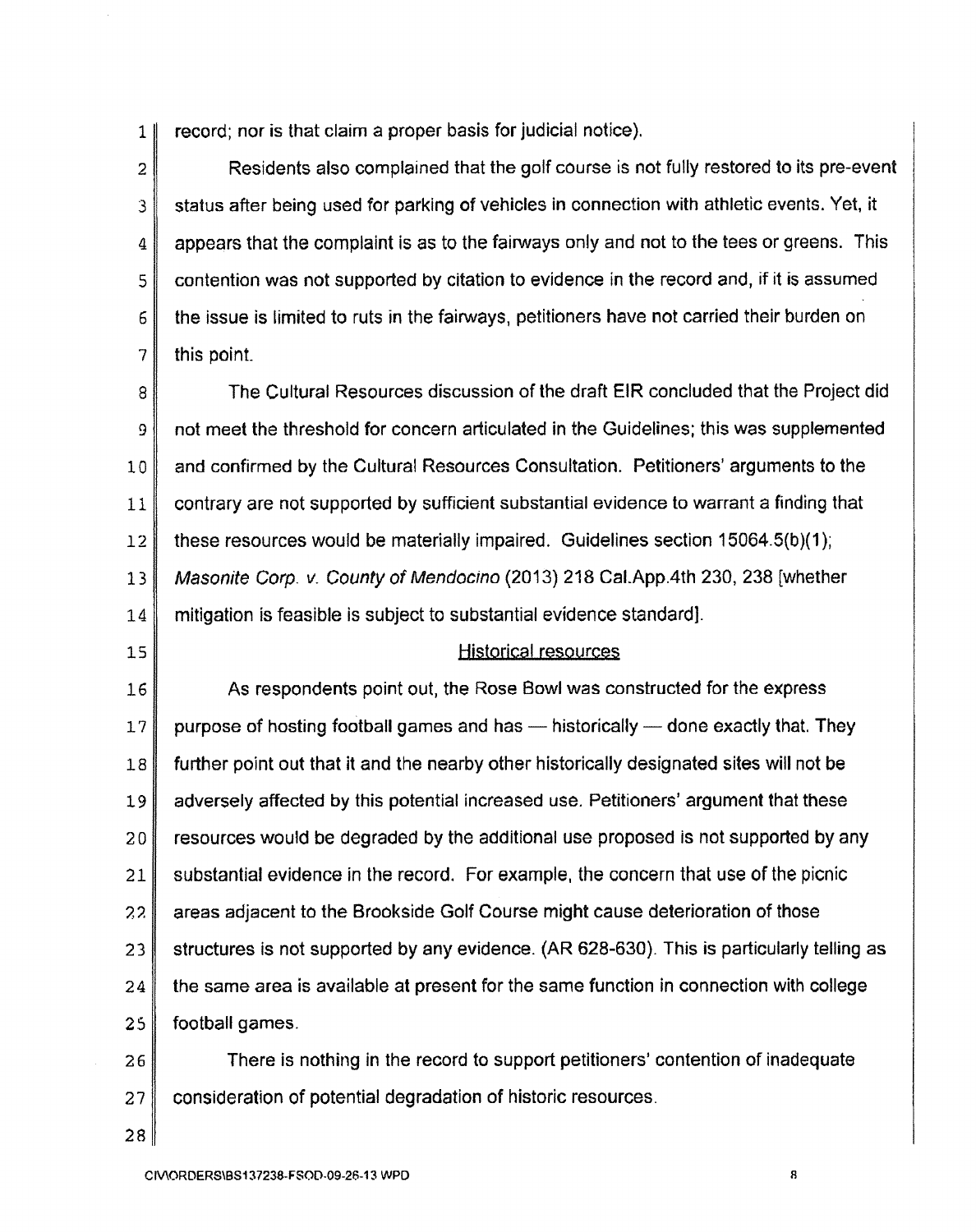| $\mathbf{1}$ | <b>Recreation and Aesthetics</b>                                                            |
|--------------|---------------------------------------------------------------------------------------------|
| 2            | The parties differ on whether there is an adequate baseline for measurement of              |
| 3            | these factors, particularly a claimed absence of proper data on "actual recreational        |
| 4            | users" of the Arroyo. The EIR does provide a baseline (AR 2447 and Response 7-10)           |
| 5            | that was developed in the years 2008-2012, which is sufficient.                             |
| 6            | Petitioners' criticism that there is no analysis of where users would go on the             |
| 7            | many weekends when football games were being played is interesting but legally lacking      |
| 8            | in persuasive force sufficient to overturn the respondents' analysis or actions to date.    |
| 9            | There is no doubt that residents living adjacent to the Rose Bowl (and others who might     |
| 10           | come to the area to use the recreational facilities in this bucolic setting) will be        |
| 11           | disadvantaged by the traffic and other aspects of "game days" $-$ e.g., they will not be    |
| 12           | able to play golf, jog or swim (after the pool closes for the day), or just enjoy the quiet |
| 13           | that otherwise pervades the Arroyo (even on game days prior to the "migration of football   |
| 14           | fans," but the dichotomy advocated by petitioners is actually false: That attending         |
| 15           | football games is far from aerobic exercise does not mean that it is not a form of          |
| 16           | recreation, albeit typically sedentary. (And, depending on the score and one's "team        |
| 17           | spirit," any football game may have its moments of increased cardiovascular effort.)        |
| 18           | Petitioners' implicit preference for more active forms of recreation is commendable -- but  |
| 19           | not legally sufficient to sustain their argument that watching others play football is      |
| $20\,$       | without recreational value. Indeed, the one scenario that petitioners do not suggest is     |
| 21           | that members of the petitioners' organizations would also have the option of attending      |
| 22           | the football games themselves.                                                              |
| 23           | Respondents' concerns about timely clean up are not to be overlooked; nor are               |
| 24           | they to be minimized - yet, they are insufficient: The EIR contains provisions              |

25 addressing timely clean up of trash and restoration of the golf course fairways (e.g., AR 26 209-10, 2487, 3072); if these are not met, residents can raise their concerns with their 27 elected representatives at City Council meetings. These concerns do not equate to

28 substantial evidence of error in the EIR. See Masonite Corp. v. County of Mendocino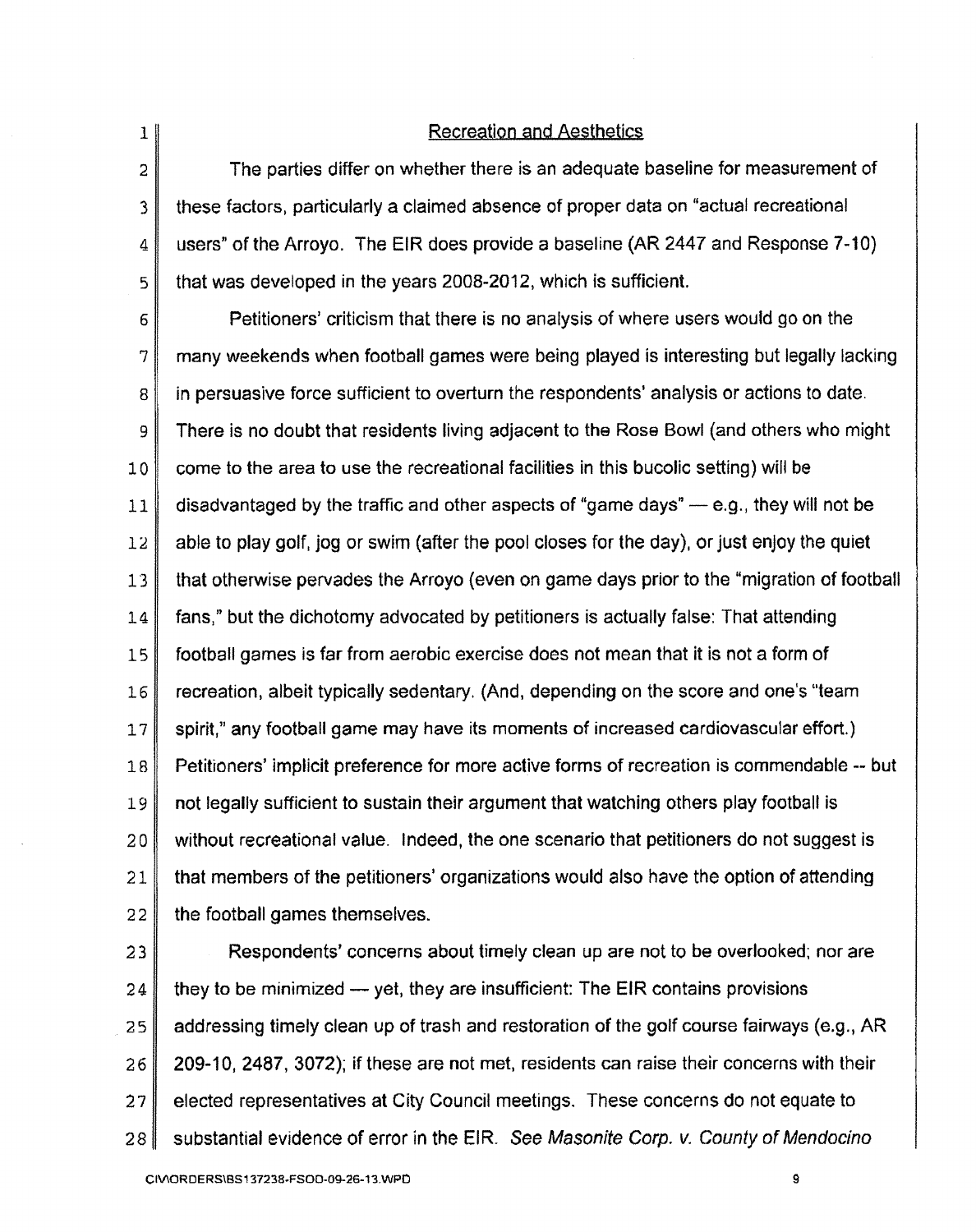1 (2013) 218 Cal.App.4th 230, 238 [substantial evidence standard governs whether 2 mitigation measures are feasible].

### 3 **Air guality and traffic**

4 There is an obvious reason why these categories are related. The Rose Bowl sits 5 at the bottom of a bowl surrounded by steep canyon walls, with limited access over only 6 a few two lane streets that wind through tree lined residential neighborhoods. Traffic on 7 game days is a model of Los Angeles roadways at their slowest, with lines of vehicles 8 extending all the way up the Arroyo to freeway off ramps at some distance from 9 America's Stadium. One does not need to be a scientist to know that considerable 10 **pollution** is generated by such traffic.

11 || Petitioners attack in particular whether the EIR determined and utilized the appropriate baseline measure for pollutants, contending that "specifically measured data close to the project site" should have been considered, and whether the EIR 14 appropriately addressed the mitigation measures proposed by the South Coast Air Quality Management District (AR 2403-2407). In particular, petitioners argue "The AQMD pointedly directed that the City impose comprehensive mitigation measure 17 already formulated for the Farmer's Field project in Los Angeles," also stating that respondents "declined". (O.M., 19:25-27)

19 Not quite. The AQMD noted that this EIR did not adopt the mitigation measures 20 which AQMD had recommended for the Farmer's Field project. but did not direct that 21 respondents adopt those measures. Instead, the AQMD "strongly recommend[ed] that  $22$  the lead agency provide additional mitigation measures pursuant to CEQA Guidelines 23 Section 15126.4" (AR 2403) In the additional comment letter issued by the AQMD after 24 publication of the EIR for this project, it recommended that respondents adopt the 25 mitigation measures discussed in the EIR for Farmer's Field, but also noted that "AQMD 26 staff recognizes that there may be some exceptions to [the] level of commitment 27 [Contained in the Farmer's Field EIR]." The AQMD then reiterated a list of measures 28 which it had recommended in its earlier comment letter. (AR 3781)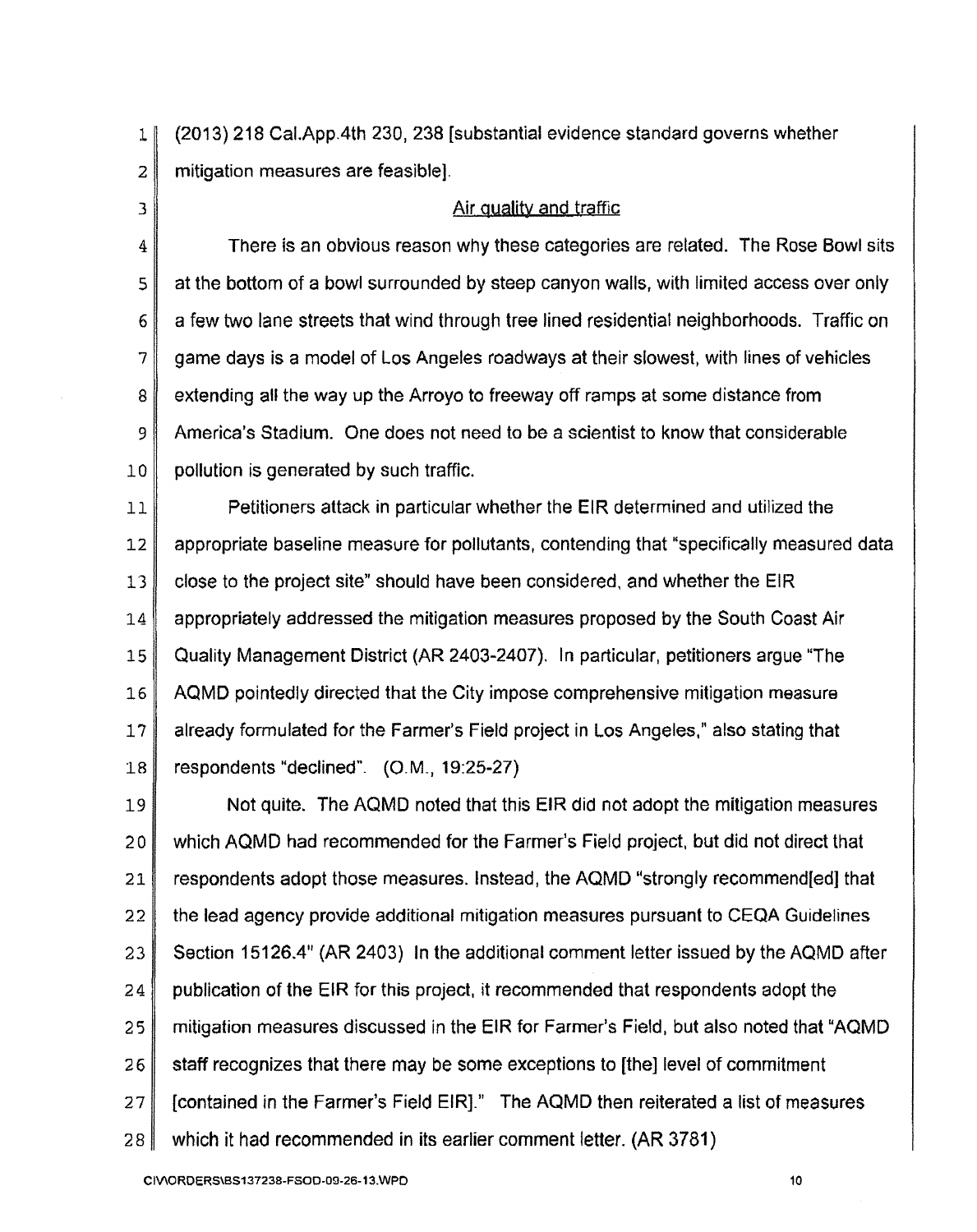1 The AQMD recommendations are problematic. This record does not contain any 2 more specifics with respect to the measures contained in the EIR for Farmer's Field. It 3 is therefore not possible to compare the two sets of recommendations. Further, there 4 appear to be no new specific recommendations in the AQMD's second letter (compare 5 AR 2403-201407 with AR 3780-3782). Instead, AQMD's second letter "requests that the 6 following measures be further considered." (AR 3781) The key and concluding  $7 \parallel$  recommendation in the AQMD's second letter is: "...the AQMD staff recommends that 8 the lead agency provide a commitment to achieve a trip reduction target and 9 monitoring/reporting plan similar to that developed for the Downtown LA Stadium 10 Project." (AR 3781, final sentence).

11 The record in this case does not contain that other plan (as noted above). This 12 record does contain this lead agency's analysis of the first AQMD letter, including an 13 explanation of the differences in the two locations — particularly the greater access at  $14$  Farmer's Field to public transportation  $-$  and the need for cooperation by the 15 Metropolitan Transit Authority for any increase in Metro and Metrolink services to 16 Pasadena and the Rose Bowl.

17 Before exhorting this lead agency to further efforts, the AQMD "recognizes that 18 CEQA allows deferral of the formulation of specific mitigation strategies until after project 19 approval ... when the agency is committed to a performance standard designed to 20 reduce the significant effects of the project" (AR 3781, final paragraph). The EIR in this  $21$  case contains sufficient substantial evidence that this agency is so committed, e.g., at 22 AR 2408-2414. Rather than "decline" to adopt the mitigation measures which AQMD 23 had recommended for the Farmer's Field project, respondents explained in their  $24$  responsive comments to the AQMD what it found feasible and why comparison with the 25 Farmer's Field project was not appropriate in several respects. Respondents also noted  $26$  that certain of the issues raised by AQMD were not resolvable by respondents as they 27 would require budget and other actions by the independent Metropolitan Transit 28 Authority. (The MTA's comment letter [AR 2415-2417] was fully addressed in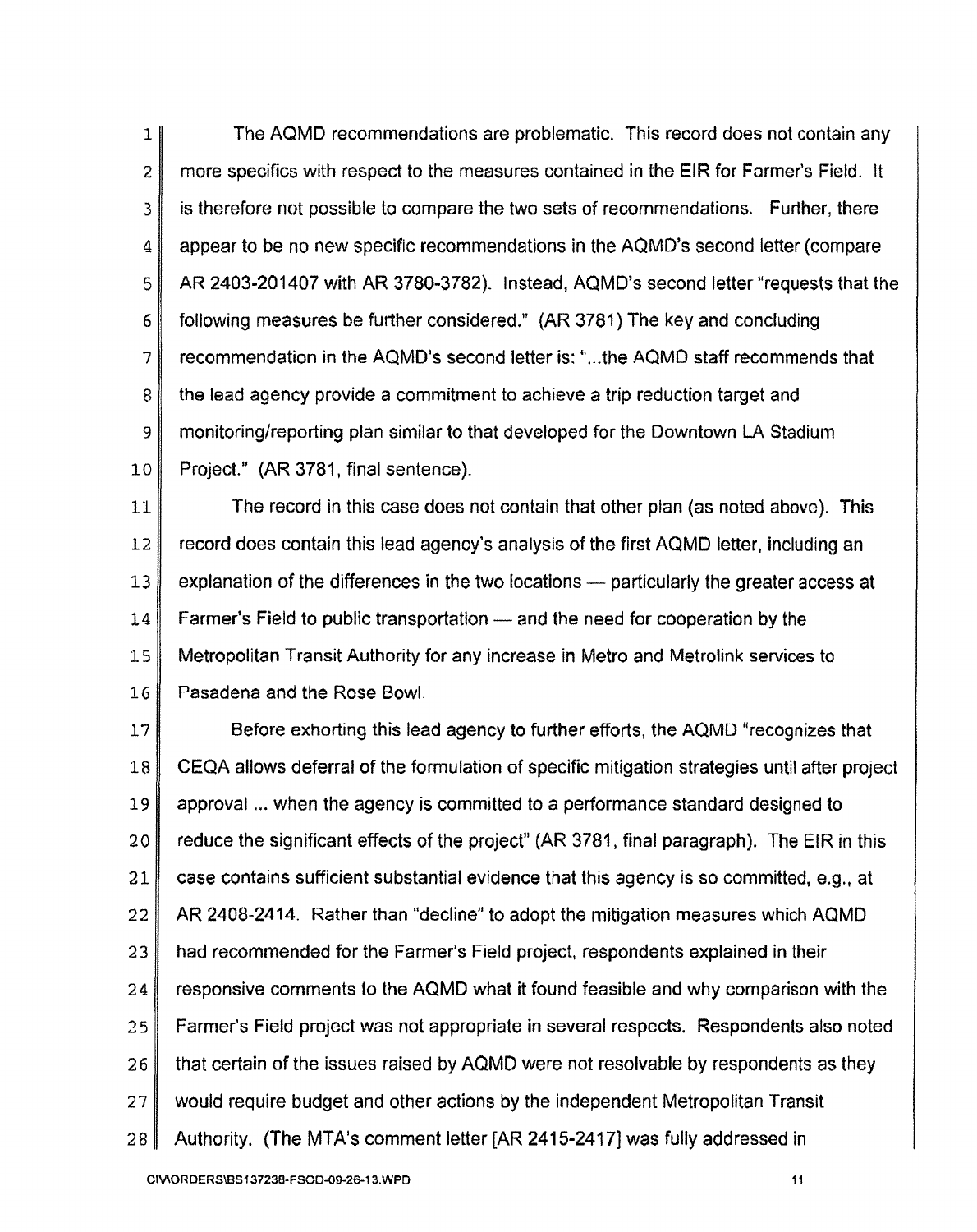1 respondents' EIR responses at AR 2418-2419.)

2 As respondents argued, the EIR appropriately responded to these (and other) 3 comments on air quality and traffic issues, noting, as the court of appeal held in Gilroy 4 Citizens for Responsible Planning v. *City* of G;Jroy (2006) 140 Cal.App.4th 911,937: 5 "Responses to comments need not be exhaustive; they need only demonstrate a 'good 6 faith' reasoned analysis. Guidelines section 15088 ( c) [other citations omitted]." There 7 is ample evidence of good faith analysis in this record. Petitioners have not met their 8 burden to show that the EIR is legally inadequate. Id., at 918-919.<sup>11</sup>

9 Specific arguments were advanced by petitioners based upon letters placed in the 10 administrative record by residents who may be said to have particular expertise, for 11 example, the comments of a Professor John Seinfeld, described as one of the world's 12 leading experts on atmospheric aerosols. (AR 2671-2672) However, Responses 17-5 13 and 17-25 adequately addressed these concerns. Moreover, petitioners do not 14 contradict the respondents' explanation in Response 17-25 that "[t]aking ambient air 15 quality measurements locally, and only during displacement events at the Rose Bowl ... 16 would provide evidence demonstrating that this was an inappropriate baseline 17 measurement." Resp. M. 20:1-10. Petitioners' citation of Berkeley Keep Jets Over the 18 Bay Committee v. Port of Oakland (2001) 91 Cal.App.4th 1344, is inapposite; there the 19  $\parallel$  agency made an affirmative misrepresentation creating a misleading impression (id., at 20 1366-1367). No such fact, or argument, is made here. Nor is Neighbors for Smart Rail 21 *v. Exposition Metro Line Construction Authority (2013) 57 Cal.4th 439 on point; there our* 22 supreme court held, inter alia, that exclusive use of a future base line was not error 23 under the circumstances there at issue. That does not mean that use of future

24

11

25 Petitioners' contention that the EIR does not address the issue of fireworks ignores the statement in EIR Response 2-4 that there is no plan to allow fireworks at events 26 analyzed in this EIR. (AR 2412). "Simply because Petitioners believe that some football games include fireworks does not constitute sufficient evidentiary grounds to 27 demonstrate that there is no substantial evidence in support of City's position or that the 28 City's response to the comment is not sufficient." Resp. M., 21 :11-17.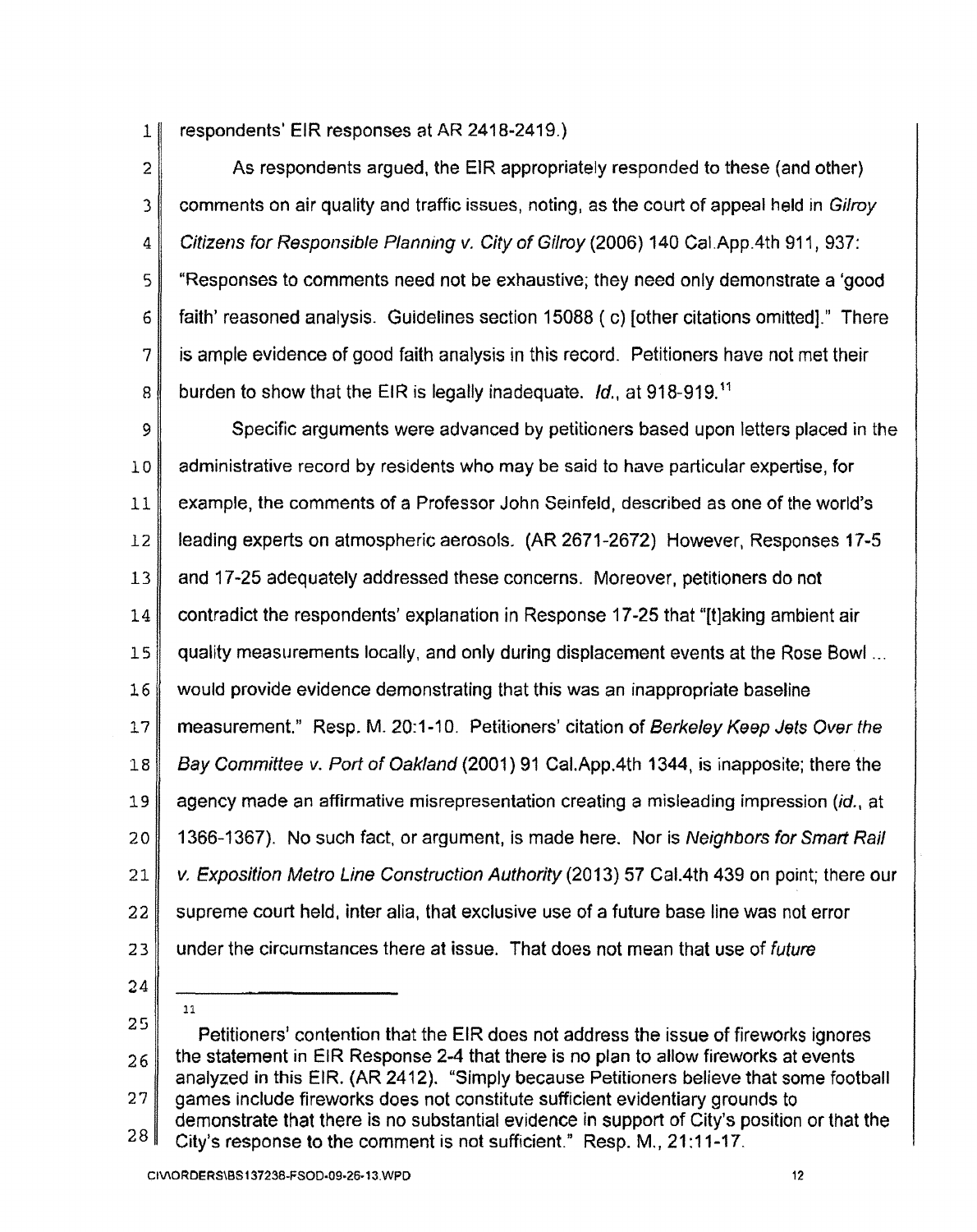1 estimates is always appropriate; and in this case petitioners have not explained how use 2 of a future base line will aid them in their contention that "up-to-date assessment and 3 mitigation of air pollutants using available technology [is] required to comply with CEQA 4 (O.M., 21:8-13; emphasis added.) Their argument is instead that the *present* baseline is 5 to be used, and they contend it has been inadequately measured. For reasons 6 discussed, respondents' actions were neither distortions of fact (as was held to be the 7 case in Berkeley Keep Jets Over the Bay Committee v. Port of Oakland, supra), nor 8 otherwise contrary to law.

## $9 \parallel$

10 Citing Many Brothers v. City of Los Angeles (2007) 153 Cal.App.4th 1385, petitioners pont out that public service issues (e.g., police and fire protection) are subject to CEQA review. Petitioners then characterize the treatment of these services in this 13 | EIR as anecdotal (O.M., 22:13). In the next paragraph petitioners themselves rely on generalizations: '''NFL fans can be rowdy and engage in drinking and fighting. We will 15 | need additional police to protect the Bowl area and our residential areas. (AR 556)" A similar argument was advanced at trial, but without citation to any other portion of the record.<sup>12</sup>

18 **Petitioners mischaracterize the nature of the analysis undertaken by respondents** 19 on these matters. While petitioners assert that respondents relied "on conclusionary"  $20$  statements by its police department that it has 'adequate services to serve the proposed 21 project" (O.M., 23:4-6), a fair reading of the sections of the administrative record which  $22$  petitioners cite (e.g., AR 2578 and 3842) shows instead that the analysis was based on

- ?3
- 24

1" "

<sup>25</sup>  26 27 28 The Court also declined petitioners' request for judicial notice of a contract let by the City Council after it took action on this EIR. Shortly after taking the actions challenged here, the City Council approved a contract for up to \$200,000 for "supplemental traffic control services at special events within the City" including Rose Bowl stadium events. (See O.M., 23:4-13). While that action was clearly outside the record, had the petitioners' request been granted. the additional fact would have supported respondents'

claim that they are prepared to take appropriate actions to address issues as they arise.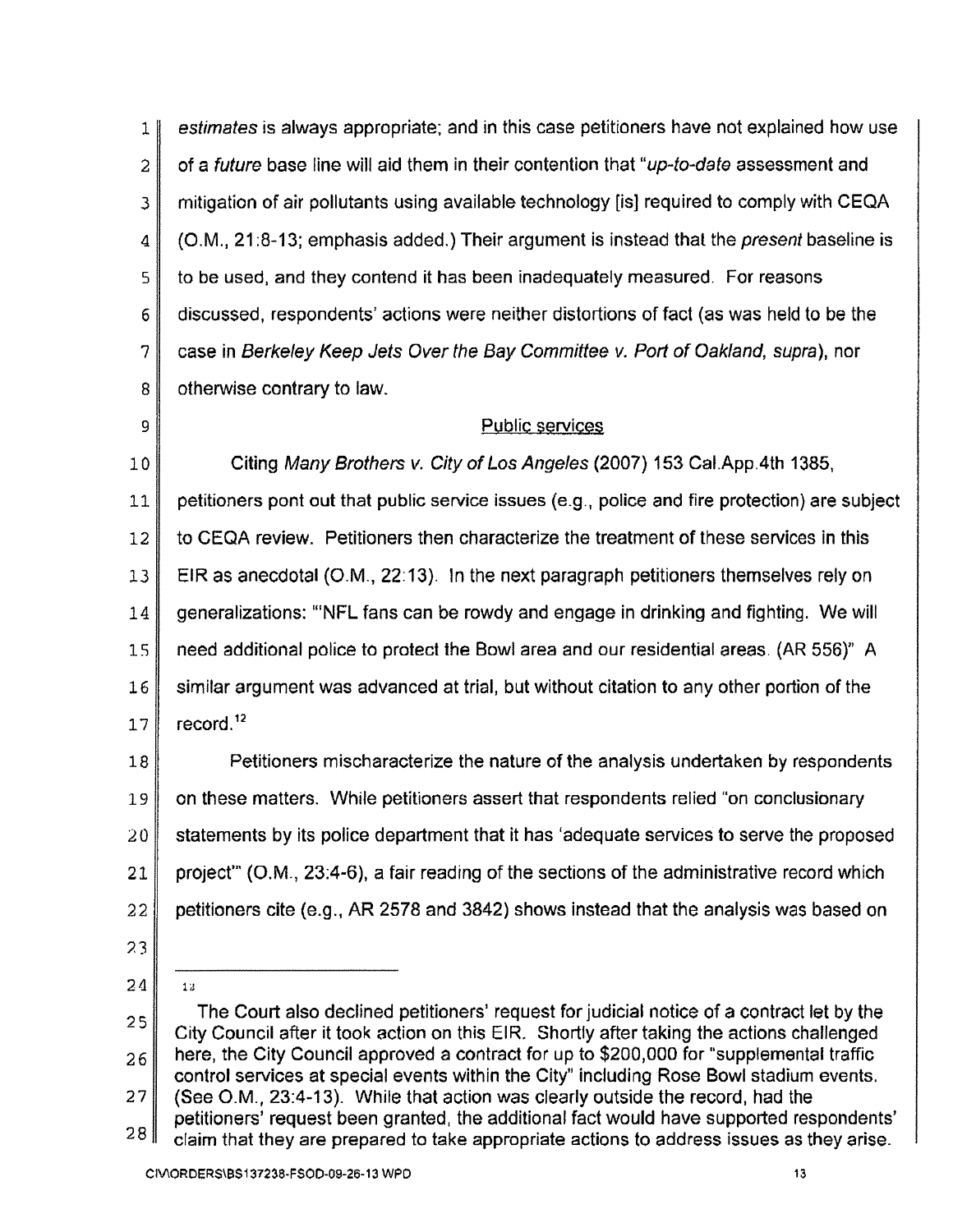1 | the expertise of these public services agencies. On this point also, petitioners have not 2 carried their burden to show that the EIR was legally inadequate.

3 Was the statement of overriding considerations improperly adopted? 4 Petitioners contend that the statement of overriding considerations was not 5 properly adopted; specifically, that respondents "merely adopt[ed] [it] and approve[d] a 6 project with significant impacts ... [without) first adopt[ing] feasible alternatives and 7 mitigation measures", citing Friends of Sierra Madre v. City of Sierra Madre (2001) 25 8 **Cal. 4th 165, 185, and City of Marina v. Board of Trustees (2006) 39 Cal. 4th 341, 368-** $9$  369.

10 Petitioners' reliance on Friends of Sierra Madre, supra, is misplaced. The portion 11 of that opinion upon which petitioners rely, in fact, illustrates a point contrary to that 12 argued by petitioners: that the lead agency has options, one of which can be to approve 13 the project "if the mitigation measures or alternatives identified in the EIR are not 14 feasible, [and] there are overriding benefits that outweigh the impact on the environment. 15 (Pub. Resources Code, § 21081.)" Friends of Sierra Madre v. City of Sierra Madre, 16 *supra*, at 185. The citation of the just-noted Public Resources Code section makes clear 17 that petitioners' contention is without support in statutory or case law.

18 **Petitioners' citation of City of Marina v. Board of Trustees, supra, is closer to the** 19 mark. There, our supreme court ordered the trial court to vacate its original writ and 20 **issue a new writ, the supreme court concluding that the lead agency's decision to certify** 21 the EIR despite remaining unmitigated effects constituted an abuse of discretion. A key 22 to understanding the holding of City of Marina is that the lead agency had erred it its 23 conclusion that its contribution of funds for mitigation was impermissible as a gift of 24 public funds in violation of Article XVI, section 6 of the state Constitution. Because the 25 trustees abused their discretion in determining that the projects remaining effects could 26 not be feasibly mitigated, their statement of overriding considerations leading to their 27 approval of the development master plan (of a new state university campus) was invalid. 28 There are marked differences between the circumstances presented in City of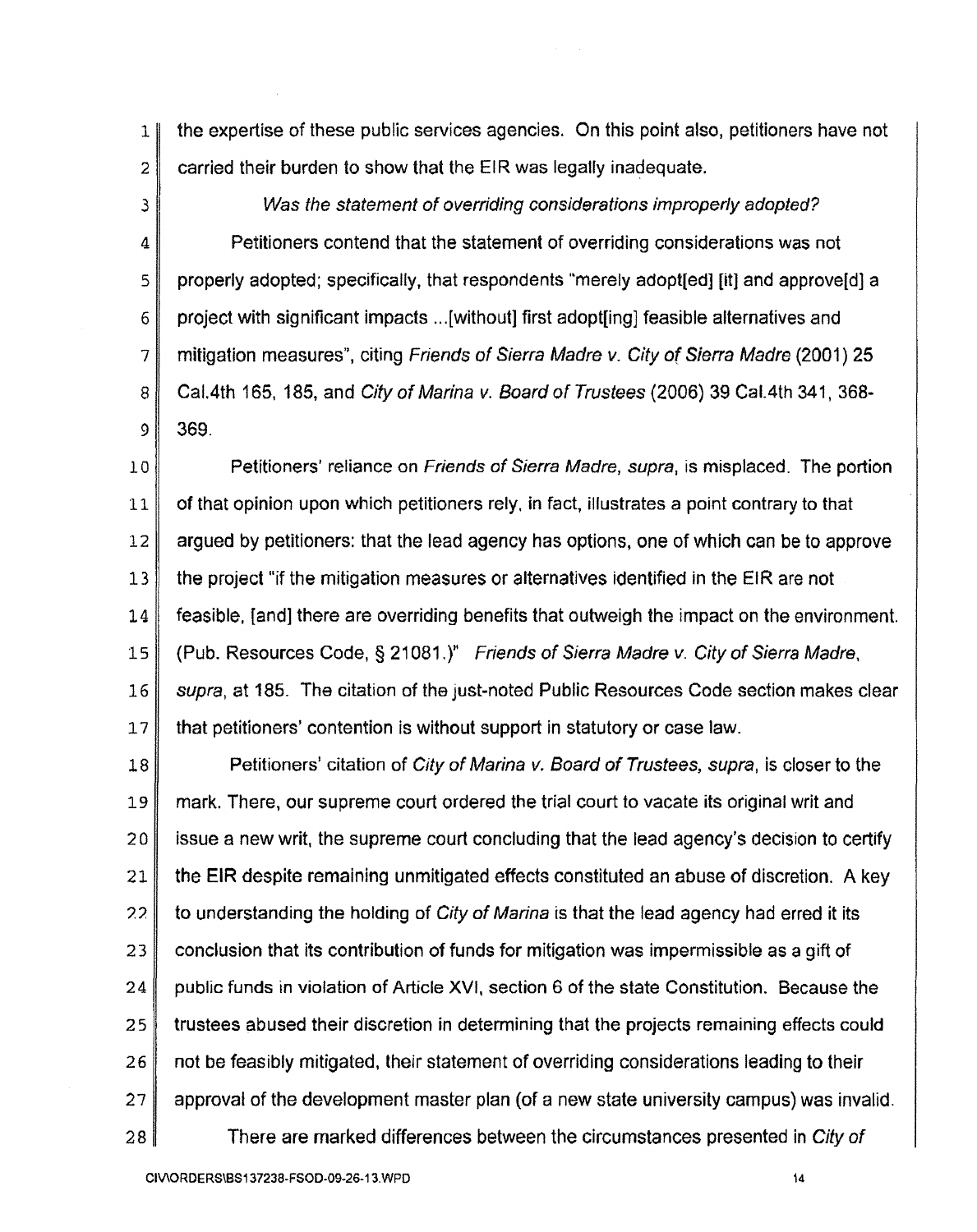1 Marina and here.<sup>13</sup> Most importantly, the supreme court held in that case that if the state 2 university trustees' reasons for determining that mitigation were infeasible, the court 3 "would give much deference to [the trustees'] weighing of the [project's benefits against 4 the remaining environmental effects" pursuant to Public Resources Code section 5 21081(b). Id., 39 Cal.4th at 368.<sup>14</sup>

6 In this case, there is substantial evidence that respondents adopted those 7 mitigation measure that are feasible, doing so based upon over decades of experience 8 in hosting football events at the Rose Bowl, and properly adopted its statement of 9 overriding considerations. A fair reading of Resolutions 9250 and 9251 and their 10 ditachments (AR 9-60 and 61-130) as well as the rest of the administrative record, 11 demonstrates that respondents have met their obligations under CEQA. Mitigation 12 measures have been adopted where feasible and, where mitigation is not feasible, there 13 is overriding justification for proceeding. Respondents' experience in hosting events at  $14$  this site  $-$  with over a decade of UCLA football games, 5 NFL Super Bowl games, a 15  $13$ 16 In the end, the plan for expansion of the university campus was adopted. 17  $14$  The court's reasoning was expressed in the following language: 18 "If we agreed with the Trustees that mitigation were infeasible for the reasons given in the findings, i.e., that the Trustees may not legally contribute to FORA and that 19 the Trustees cannot ensure that FORA will actually construct infrastructure 20 improvements-we would give much deference to the Trustees' weighing of the project's benefits against the remaining environmental effects. Generally speaking, "a court's 21 proper role in reviewing a challenged EIR is not to determine whether the EIR's ultimate conclusions are correct but only whether they are supported by substantial evidence and 22 whether the EIR is sufficient as an informational document." (Laurel Heights Improvement Assn. v. Regents of University of California, supra, 47 Cal. 3d 376, 407, 23 253 Cal.Rptr. 426, 764 P.2d 278.) Moreover, an agency's decision that the specific 24 benefits a project offers outweigh any environmental effects that cannot feasibly be mitigated, while subject to review for abuse of discretion (Pub. Resources Code, § 25 21168.5), lies at the core of the lead agency's discretionary responsibility under CEQA and is, for that reason, not lightly to be overturned. (Cf. Laurel Heights Improvement 26 Assn. v. Regents of University of California, supra, 47 Cal.3d 376, 392, 253 Cal.Rptr. 426.764 P.2d 278 [court reviews the EIR's sufficiency as an informative document and 27 not the correctness of its environmental conclusions}.)" City of Marina v. Board of

28 Trustees of the California State University, supra, 39 Cal.4th at. 368.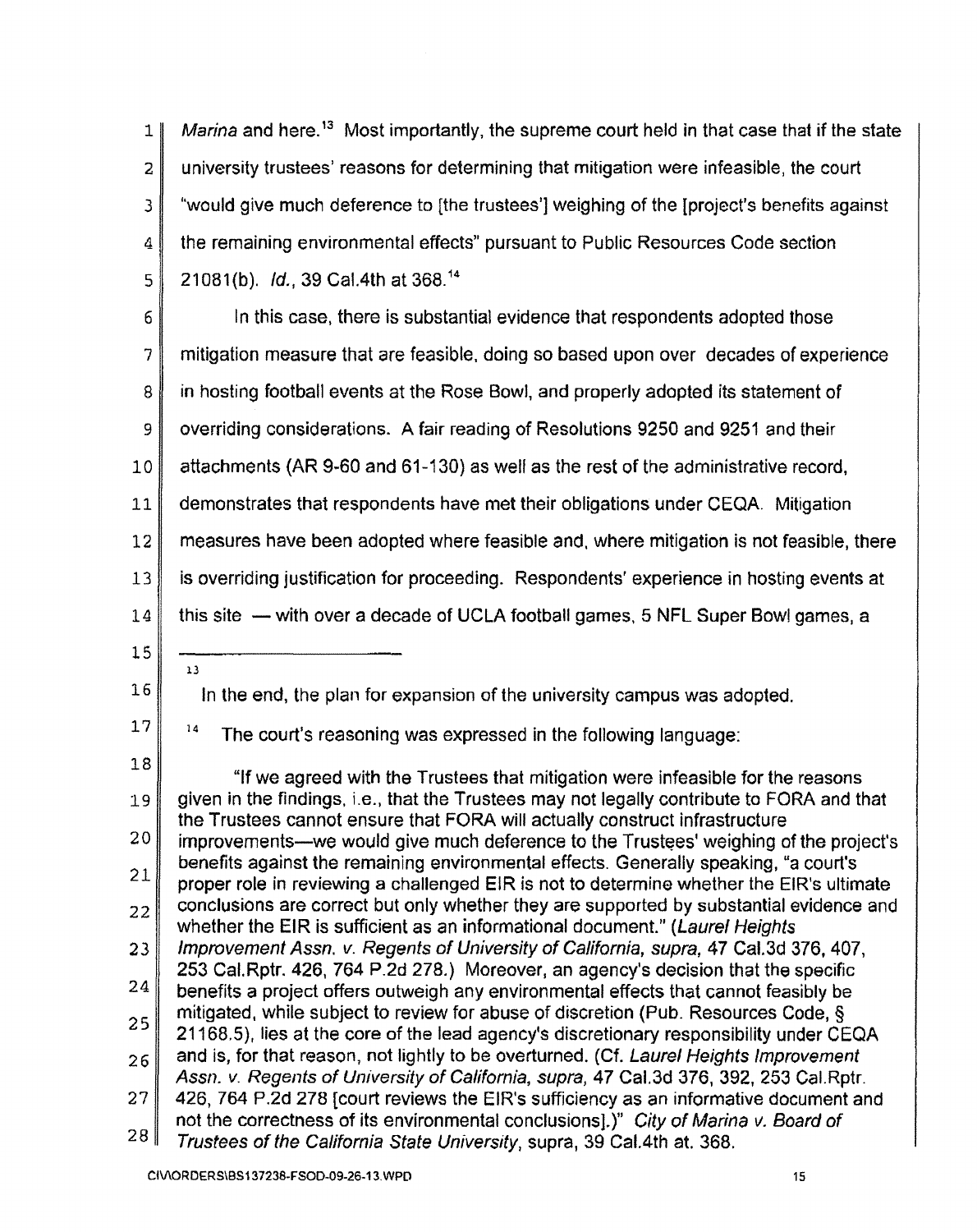1 BCS Championship game, as well as other events, cannot be discounted or ignored in  $2 \parallel$  addressing the issues presented here.<sup>15</sup>

3 Nor can the Barrett Sports Group report be dismissed as petitioners have done. 4 Petitioners argue that the Barrett Sports Group Report is not reliable because it "hedged  $5$  its generalized economic projections." O.M., 14:3-9. That contention is not sufficient to 6 overcome the substantial evidence contained in that report and elsewhere in the record  $7 \parallel$  which amply document the bases for respondents' actions. See, e.g., Concerned 8 Citizens of South Central L.A. v. LAUSD (1994) 24 Cal.App.4th 826 [agency decision is 9 not lightly to be overturned when agency determines that specific benefits outweigh any 10 environmental effects that cannot feasibly be mitigated). Petitioners present no 11 sufficient evidence to question the analysis and conclusions of the Barrett Sports Group  $12$  and in particular its conclusion that respondents can reasonably expect to receive 13 between \$5 million and \$10 million per year during the NFL's temporary use of the Rose 14 Bowl. As respondents point out, petitioners do not present a fair statement of the 15 evidence (see Markley v. City Council [1982] 131 Cal.App.3d 656, 73); nor do they 16 provide any contrary substantial evidence challenging the method of analysis or 17 conclusions of the report. This Court has nevertheless reviewed the record and finds it 18 "more than sufficient to constitute substantial evidence supporting the findings" made by 19 respondents. Cf., id., at 673.

## 20 PLANNING COMMISSION ROLE

21 Petitioners contend that the City failed to act in the manner prescribed by law ?? because "it refused to allow the Planning Commission to review and make  $23$  recommendations" on the project. O.M., 25:1-9. This contention is flawed both factually

- 24
- 25

 $1<sub>5</sub>$ 

26 27 28 It also is not to be overlooked that the maximum capacity of the Rose Bowl has been reduced over the years, from 102,000 for, inter alia, prior NFL Super Bowl games, to just over 90,000 today. Of particular significance to evaluation of the issues presented in this case is that the maximum attendance at any NFL even is limited to 75,000; this is a significant reduction in attendance from prior NFL events -- of over 25%.